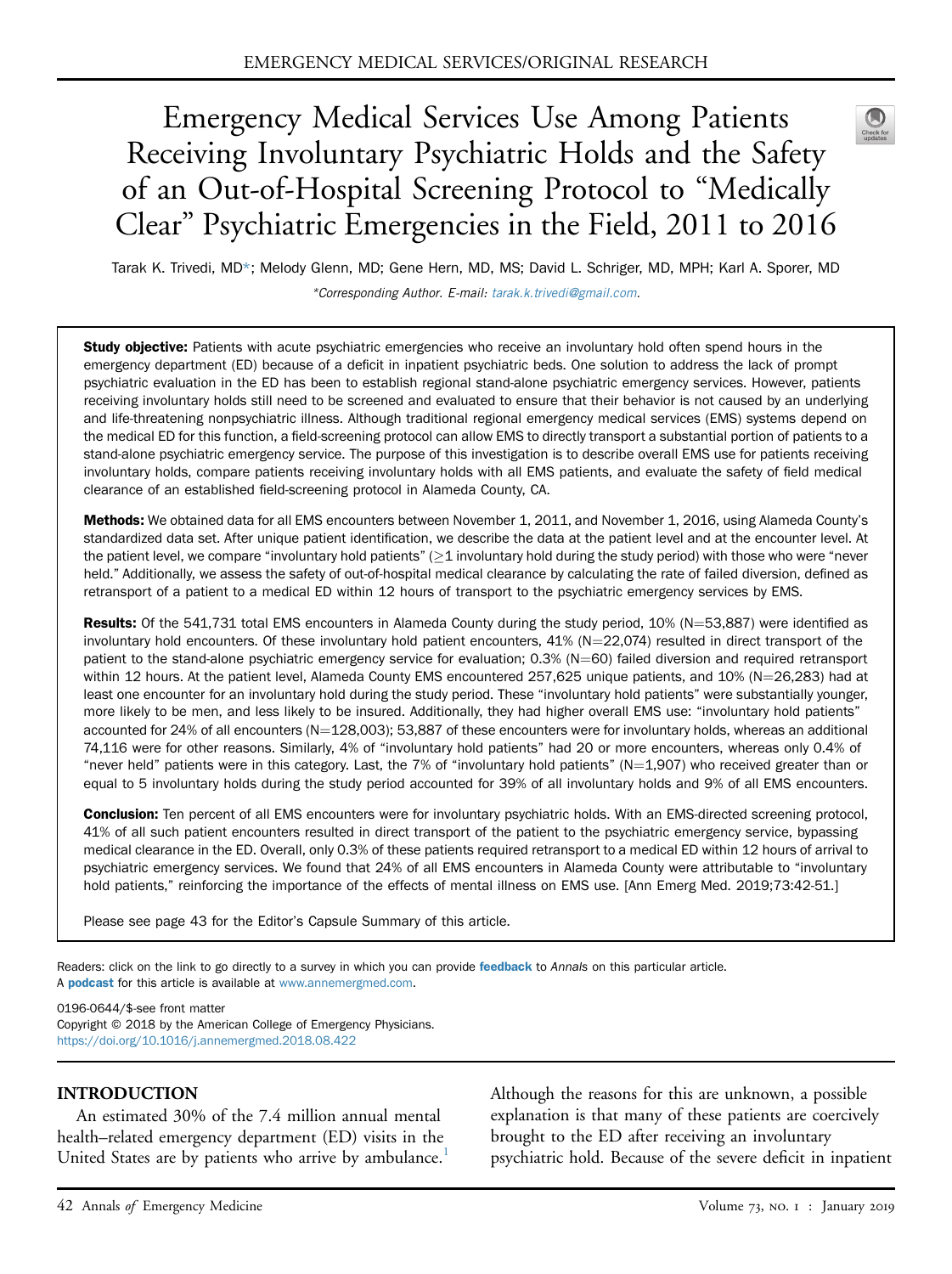# Editor's Capsule Summary

# What is already known on this topic

Psychiatric patients are often brought to the emergency department (ED) by ambulance or law enforcement for initial evaluation and medical clearance. These patients often have extended ED stays while awaiting admission to a psychiatric facility.

# What question this study addressed

The study examined the characteristics and safety of a program in Alameda County, CA, that allows paramedics to transport selected patients receiving involuntary psychiatric holds directly to the county psychiatric facility.

# What this study adds to our knowledge

During a 5-year period, 53,887 of 541,731 encounters (10%) were for patients receiving involuntary holds; 22,074 (41%) of held patients were transported directly to the psychiatric facility. Among them, 60 patients (0.3%) were determined to have failed diversion on the basis of a subsequent need for ED care within 12 hours.

# How this is relevant to clinical practice

For appropriate patients, diversion by emergency medical services to a dedicated psychiatric facility appears safe and may improve patient experience and reduce burden on EDs.

psychiatric beds, these patients often remain in the ED for hours to days, with 79% of surveyed ED directors reporting that their EDs routinely hold patients in psychiatric crises for hours. $^{2}$  Given the nature of the ED, prolonged ED stays for psychiatric patients have been cited by patients and staff as inhumane for patients, exhausting for providers, and inefficient for overall ED operations.<sup>3</sup>

One potential solution for improving emergency psychiatric care and reducing prolonged ED stays for involuntarily held psychiatric patients is the establishment of regional dedicated psychiatric emergency services.<sup>4</sup> Direct ambulance transport from the field to a specialized mental health facility may be a better option for both patients and ED operations. To ensure appropriate triage and safety, many state and local protocols often require that ambulances bring all patients, including those with mental health emergencies, to the ED for "medical clearance." In the case of psychiatric emergencies, the rationale is to

ensure that the patient's behavior is not caused by an underlying and life-threatening nonpsychiatric illness. However, miscategorization of patients as having a psychiatric emergency is rare, and some emergency medicine experts have questioned the value of such practices.<sup>5,6</sup> Small-scale studies of paramedic screening protocols have provided some evidence to support the safety of direct transport.<sup>7</sup> As a result, some counties allow police and paramedics to bypass EDs and transport patients directly to a dedicated psychiatric emergency service staffed with mental health professionals if the patient meets certain protocol-based criteria. The Alameda model in Alameda County<sup>4,8</sup> has been described to be an effective strategy to reduce the number of patients with isolated psychiatric complaints in the ED. In fact, several other counties have invested in adopting this model in their own communities.<sup>9,10</sup> However, to our knowledge the safety of this out-of-hospital protocol to divert patients to a psychiatric emergency service has not yet been studied.

Using 5 years of complete data from the emergency medical services (EMS) system in Alameda County, we conducted a study to better understand out-of-hospital management of psychiatric emergencies. We had 2 main objectives. First, we wished to describe basic characteristics and usage patterns of the population of patients transported by ambulance for an involuntary hold and compare them with those of patients transported for other reasons. Second, we aimed to assess the safety of an EMS field protocol to identify patient encounters for involuntary holds that can be diverted from the ED to a dedicated regional psychiatric emergency service.

# MATERIALS AND METHODS

## Study Design

Using Alameda County EMS data, we conducted a retrospective review of all EMS encounters resulting in contact with a patient that occurred during the study period, from November 1, 2011, to November 1, 2016. The study was approved by the Alameda Health System Institutional Review Board. Informed consent was waived, given that data were kept confidential and participants were not affected because of the retrospective nature of the study.

## Setting

Alameda County, CA, has a population of approximately 1.6 million people. The county requires that all patients transported involuntarily have a legal involuntary hold placed in the field, which almost always requires police involvement; involuntary holds are rarely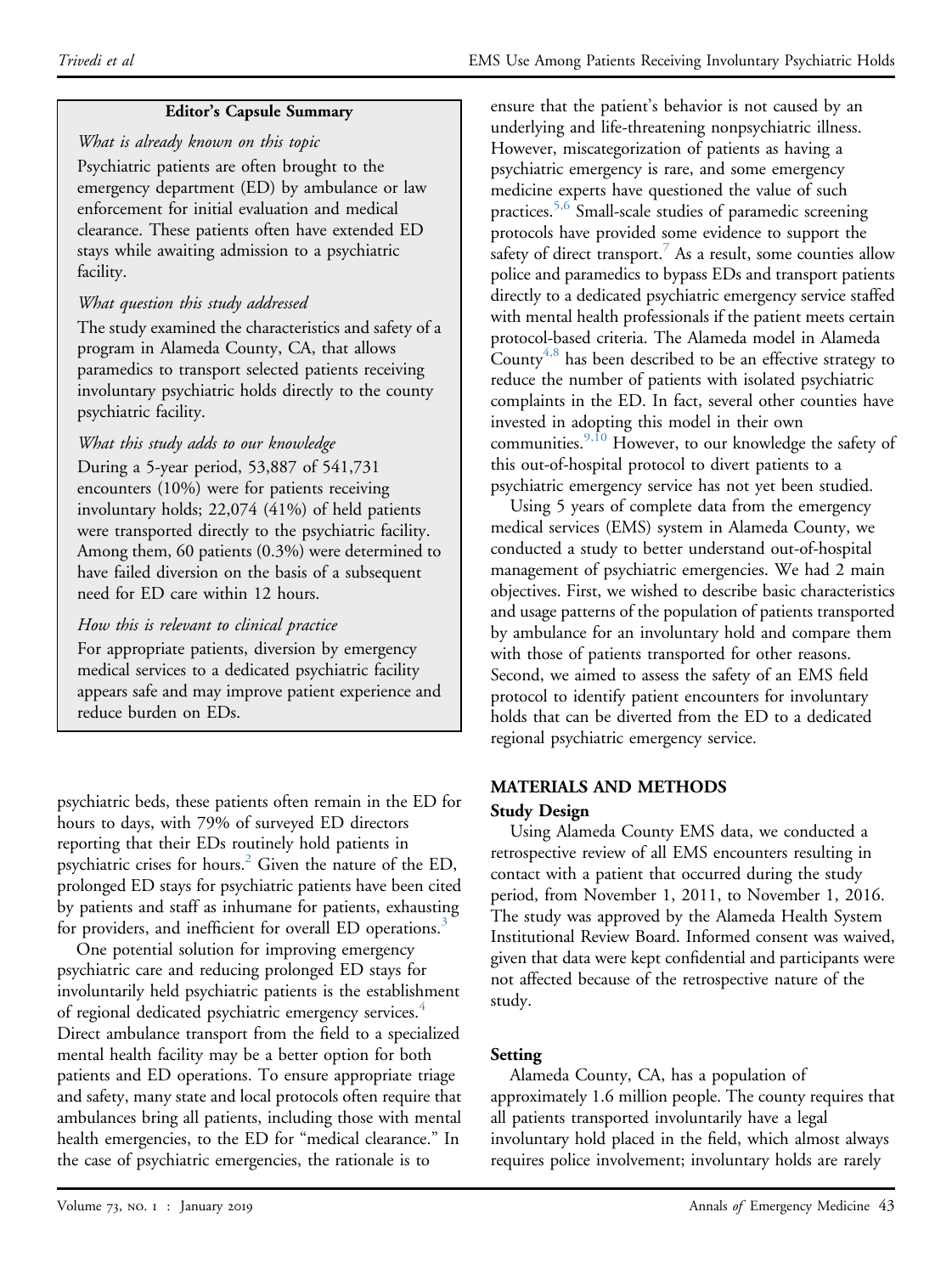placed in non–health care settings by mental health workers. In addition, county regulations require that all patients who receive involuntary holds be transported by ambulance, and not by police. As a result, nearly all involuntary holds placed in a non–health care setting in Alameda County are captured within the EMS database. Patients arriving to the ED or psychiatric emergency services on their own or with family were not captured in this database.

The Alameda County EMS Agency developed and approved an EMS protocol that allows the ambulance crew to identify patients with isolated psychiatric complaints who meet protocol criteria and transport them directly to the county's sole psychiatric emergency service. Patients who do not meet protocol criteria or are otherwise judged unstable by the ambulance crew are transported to an ED. The protocol is presented in Appendix E1 (available online at http://www.annemergmed.com).

## Data Collection and Processing

For all EMS encounters, EMS workers are required to input data into a standardized out-of-hospital care report, which is uploaded to a centralized EMS database. In this database, data for each patient encounter are available, including patient name and date of birth, Global Positioning System coordinates of pickup, location type (private residence, street/highway, clinic, etc), chief complaint, paramedic impressions, narrative descriptions, vital signs, clinical condition, interventions performed, time of EMS dispatch, time of EMS arrival to scene, time of arrival to destination, time until ambulance was available for the next encounter, destination facility, and whether a critical EMS intervention was required. Critical interventions were defined as the use of airway techniques or devices, respiratory support through oxygen or positive-pressure ventilation, advanced cardiac life support (ACLS) interventions, use of naloxone, use of glucagon, or ST-segment elevation myocardial infarction (STEMI) readout on the field ECG. Additionally, for each transport, EMS workers type out a narrative freetext description of the transport. Missing data were rare, given that the out-of-hospital care report was generated as part of standard EMS documentation practices. EMS dispatches that resulted in no patient contact were excluded.

We used 4 fields from the data set to determine whether a patient was receiving an involuntary hold: the Medical Priority Dispatch System code, primary impression, secondary impression, and medic narrative. The term "5150" refers to section 5150 in the California Welfare code, but is used colloquially in California by medical staff,

police, ambulance workers, and lawyers to refer to involuntary holds for adults. We used the following criteria to determine whether the encounter involved an involuntary hold, and the results of the identification process are available in Figure E1 (available online at http:// www.annemergmed.com).

The first field, known as the Medical Priority Dispatch System code, directly indicated that an encounter was for an involuntary hold. There were 2 codes that Alameda County EMS uses to designate this: 25A or 5150. This field was not always complete.

If the primary or secondary impression was coded as a "behavioral/psychiatric crisis" or "psych crisis—5150" category and the medic narrative field included the term "on a 5150" (Appendix E2 [available online at http://www. annemergmed.com] for all variations), then the encounter was considered as an involuntary hold.

If the term "not on a 5150" (Appendix E2 [available online at http://www.annemergmed.com] for all variations) was ever present in the medic narrative, the encounter was not considered an involuntary hold, regardless of other coding.

Paramedics in Alameda County do not assign unique patient identifiers for EMS encounters, but do collect names and dates of birth, along with other demographic information. Given that some patients had more than one encounter during the study period, we developed a method to uniquely identify patients. All patients who were exact matches on name and date of birth were considered to be unique. To address minor errors in spelling patient names or inputting date of birth, we used a conservative 7-cycle matching strategy (Table E1, available online at http://www.annemergmed.com) using the MATCHIT tool $1^{1,12}$  in Stata (version 15.0; StataCorp, College Station, TX). A small number of encounters (0.6%) had missing information for name, date of birth, or both. Because we could not assign a unique patient identifier to these encounters, they were excluded from the study (Figure E2, available online at http://www.annemergmed.com).

# Outcome Measures

After unique patient identification, we describe the data at the patient level and at the encounter level. At the patient level, we describe and compare basic characteristics and use patterns for "involuntary hold patients" ( $\geq$ 1 involuntary hold during the study period) and those who were "never held." At the encounter level, we describe and compare basic characteristics for 3 groups of encounters: involuntary hold encounters for "involuntary hold patients," non–involuntary hold encounters for "involuntary hold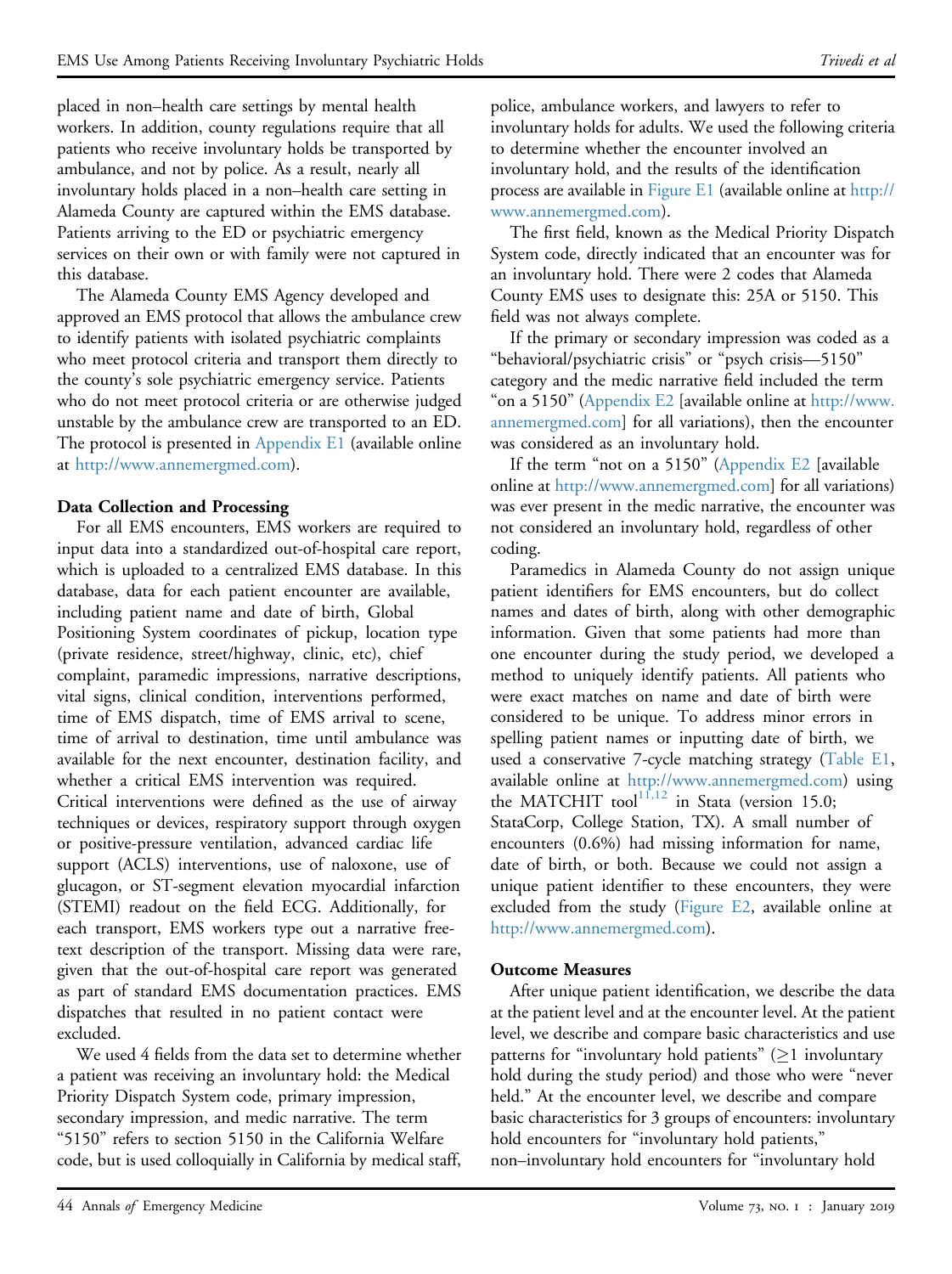patients," and all encounters for "never-held patients." We calculated total encounter time, or the total amount of time spent on each EMS encounter from dispatch to availability for another call. Other EMS times that were calculated were time from dispatch to arrival at the scene, time from scene arrival to arrival at the destination, and time from destination arrival to ambulance availability for the next EMS encounter.

Our second objective was to describe the safety of direct transport to a psychiatric facility, bypassing medical clearance in a standard ED. The psychiatric emergency service provides only mental health crisis stabilization services. At all times of the day, the psychiatric emergency service has a psychiatrist, physician-in-triage, and registered nurses who obtain vital signs on patient arrival; however, it has limited capacity to treat, observe, or monitor patients suspected to have an acute medical illness. Patients who need ED-level services such as intravenous fluids or medications, or cardiac or respiratory monitoring, are transferred immediately by ambulance through 911 EMS services. Decisions to transfer patients to the ED are based on judgment of the psychiatric emergency services staff. Thus, we defined a failed diversion as an event in which a patient receiving an involuntary hold was first brought to the psychiatric emergency service and within 12 hours had to be retransported to a medical ED from that psychiatric emergency service. The failed diversion rate was used as a proxy measure for safety of the protocol; the underlying assumption is that a patient who is inappropriately brought to the psychiatric emergency service will "declare himself or herself" within 12 hours, leading the medical staff to call 911 to request emergency transport to a medical ED. Even if a patient died at the psychiatric emergency service, staff would have called 911 for EMS assistance, leading to reliable capture of this outcome. Personal communication with the psychiatric emergency services director confirmed that no patients died at the psychiatric emergency service during the study for whom EMS was not contacted (personal communication, Frederick Tatum, John George Psychiatric Pavilion, February 2018). Additionally, patients are screened at intake and assessed by nursing and physician staff after arrival, so any medical instability that should have been caught by EMS could be recognized by that point. We identified EMS transports from the psychiatric emergency services to the ED in 2 ways. First, we identified all encounters that began between latitude  $37.710^{\circ}$  to 37.711 $^{\circ}$  and longitude  $-122.122^{\circ}$  to  $-122.120^{\circ}$ , the location of the psychiatric emergency service. Second, because 21% of encounters were missing encounter location Global Positioning System data, we identified any

remaining encounters that involved a patient who had been transported to the psychiatric emergency service in the previous 12 hours.

One emergency physician (T.K.T.) manually reviewed the clinical circumstances and paramedic narratives in all potential failed diversion cases and classified the encounter as either a protocol failure or the development of new symptoms after arrival to the psychiatric emergency service. There was 100% agreement during independent review of 10 of 60 selected failed diversion cases by another emergency physician (M.G.); cases were randomly selected but oversampled for protocol failures. Finally, to ensure that no clinically important failed diversion cases were missed because of an incorrectly assigned unique identifier, we conducted a thorough manual chart review on all EMS encounters that originated at the psychiatric emergency services that required a critical intervention. For these encounters, we manually scanned all transports to the psychiatric emergency services in the 12 hours before and ensured that no patients with similar names or birth dates had been brought under a different unique identifier.

#### Primary Data Analysis

Data management and analysis was conducted with Stata (version 15.0; StataCorp). Comparisons of interest between groups were performed by calculating absolute differences, along with their 95% confidence intervals  $(CIs).$ 

## RESULTS

#### Characteristics of Study Subjects

Between November 2011 and November 2016, Alameda County EMS encountered 257,625 unique adult EMS patients;  $10.2\%$  (n=26,283) had at least one involuntary hold placed during the 5-year period (Figure 1). We refer to them as "involuntary hold patients" and all other patients  $(N=231,342)$  as "never held patients." "Involuntary hold patients" were substantially younger, more likely to be men, and less likely to be insured (Table 1).

"Never held patients" had substantially less total EMS use compared with "involuntary hold patients." Whereas 74.0% of "never held patients" had only one EMS transport during the 5-year period, only 47.7% of "involuntary hold patients" were in this category. Similarly, on the other end of the use spectrum,  $4.1\%$  (N=1,072) of "involuntary hold patients" had greater than 20 encounters, whereas only 0.4%  $(N=820)$  of "never held patients" were in this group (Table 1).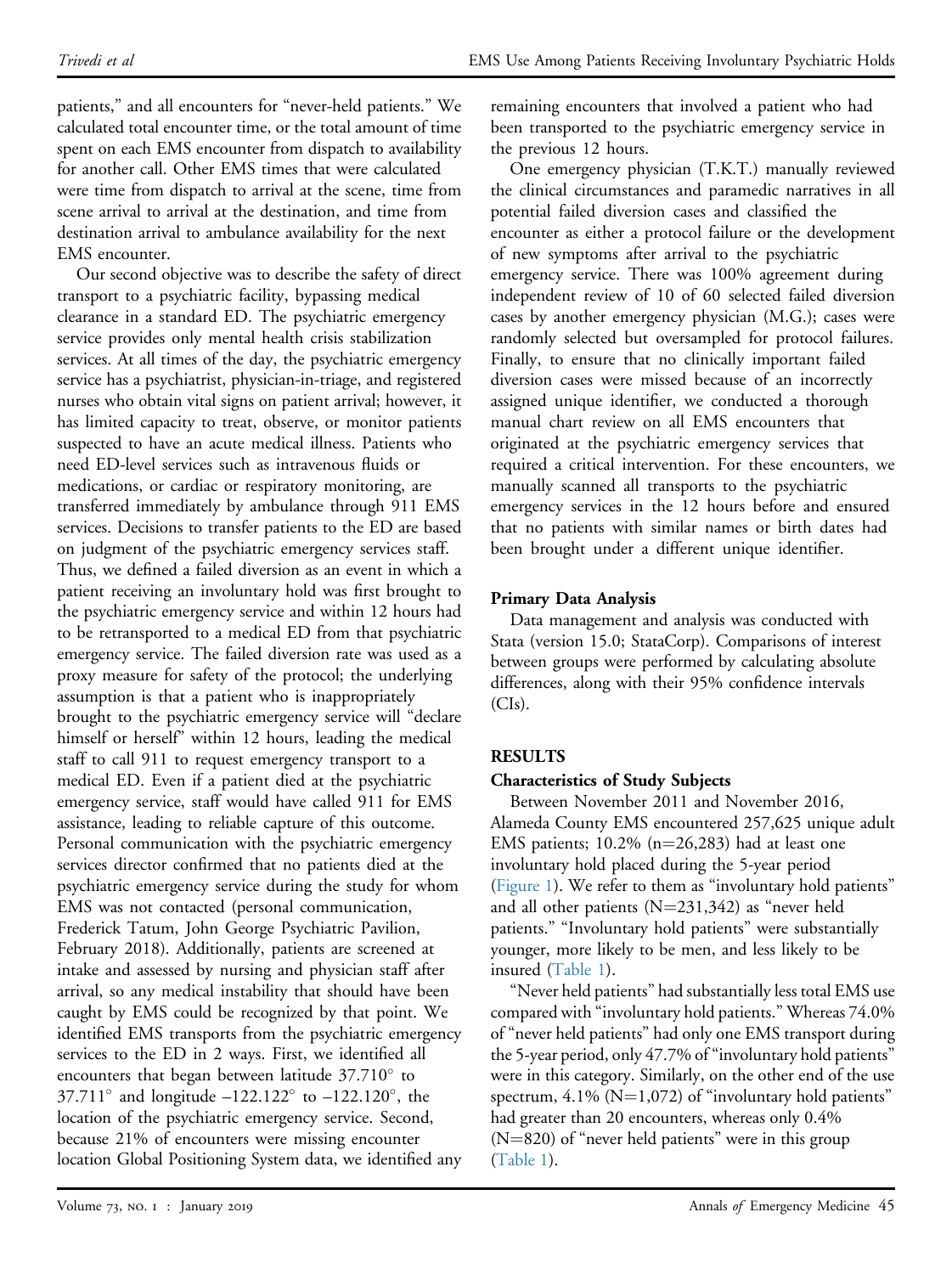

Legend: We recommend reading this figure starting with bar B. This bar represents unique EMS patients during the 5-year study period. The dashed lines at the top of this bar represent the "IVH Patients": unique patients who had at least one involuntary hold (IVH) placed during the study period. Bar A represents the total number of EMS encounters; 10% of "IVH Patients" (top of bar B) accounted for 24% of all EMS encounters (A). Bars C and D provide detailed information about "IVH Patients." Bar C divides "IVH Patients" into groups based on the number of IVHs each had in the database; 74% of Involuntary Patients had only one IVH placed during the study period. Bar D represents the total number of IVHs that the various groups of "IVH Patients" accounted for; for example, "IVH Patients" who had ≥ 5 IVHs accounted for 39% of the total number of encounters for IVHs (top of Bar D)

Figure 1. Distribution of patients, encounters, and involuntary holds.

During the study period, Alameda County EMS had 541,731 patient-contact encounters; 53,887 (10.0%) were for patients receiving an involuntary hold during that transport. Additionally, another 2% of encounters  $(n=10,247)$  were coded as being primarily or secondarily for behavioral health.

The 26,283 "involuntary hold patients" had 53,887 encounters (10% of total) while receiving an involuntary hold and 74,116 encounters (14% of total) when not receiving one (Table 2). Thus, "involuntary hold patients" accounted for a total of 128,003 encounters, or 24% of all EMS encounters.

Among the subset of "involuntary hold patients," transports that were for an involuntary hold had a median total encounter time that was 8.9 minutes longer compared with that for encounters that were not for an involuntary hold (95% CI 8.6 to 9.1 minutes). Compared with that for "never held patients," median total encounter times for "involuntary hold patients" were 1.5 minutes shorter (95% CI  $-1.6$  to  $-1.3$ ). When patients were transported while receiving an involuntary hold, median total encounter times for those taken directly to the psychiatric emergency service were slightly shorter compared with that for patients taken to an ED for medical clearance (80.4 versus 81.5 minutes; absolute difference  $-1.3$  minutes; 95% CI  $-1.7$  to  $-0.9$ minutes).

"Involuntary hold patients" were more frequently transported from a public location instead of a private residence, regardless of their involuntary hold status during the encounter. They were picked up in a public location 55% of the time, whereas the same was true only 29% of the time for "never held patients" (absolute difference 25.5%; 95% CI 25.2% to 25.8%).

Compared with "never held patients," "involuntary hold patients" were more frequently intoxicated (11.2% versus 3.9%; absolute difference 7.3%; 95% CI 7.1% to 7.5%) during an EMS encounter. When receiving an involuntary hold, "involuntary hold patients" were less frequently intoxicated than during their non–involuntary hold encounters (8.0% versus 13.5%; absolute difference  $-5.5\%$ ; 95% CI  $-5.9\%$  to  $-5.2\%$ ).

Compared with "never held patients," "involuntary hold patients" had a greater proportion of encounters for an overdose, ingestion, or poisoning (3.7% versus 11.8%; absolute difference 8.2%; 95% CI 8.0% to 8.4%) and for non–involuntary hold behavioral complaints (1.1% versus 4.5%; absolute difference 3.6%; 95% CI 3.5% to 3.8%).

Of the 53,887 encounters for involuntary holds, 0.3%  $(N=163)$  involved a critical intervention; most (73%;  $N=119$ ) involved administering naloxone. Other critical interventions included the placement of an advanced airway  $(N=5)$ , ACLS including cardiopulmonary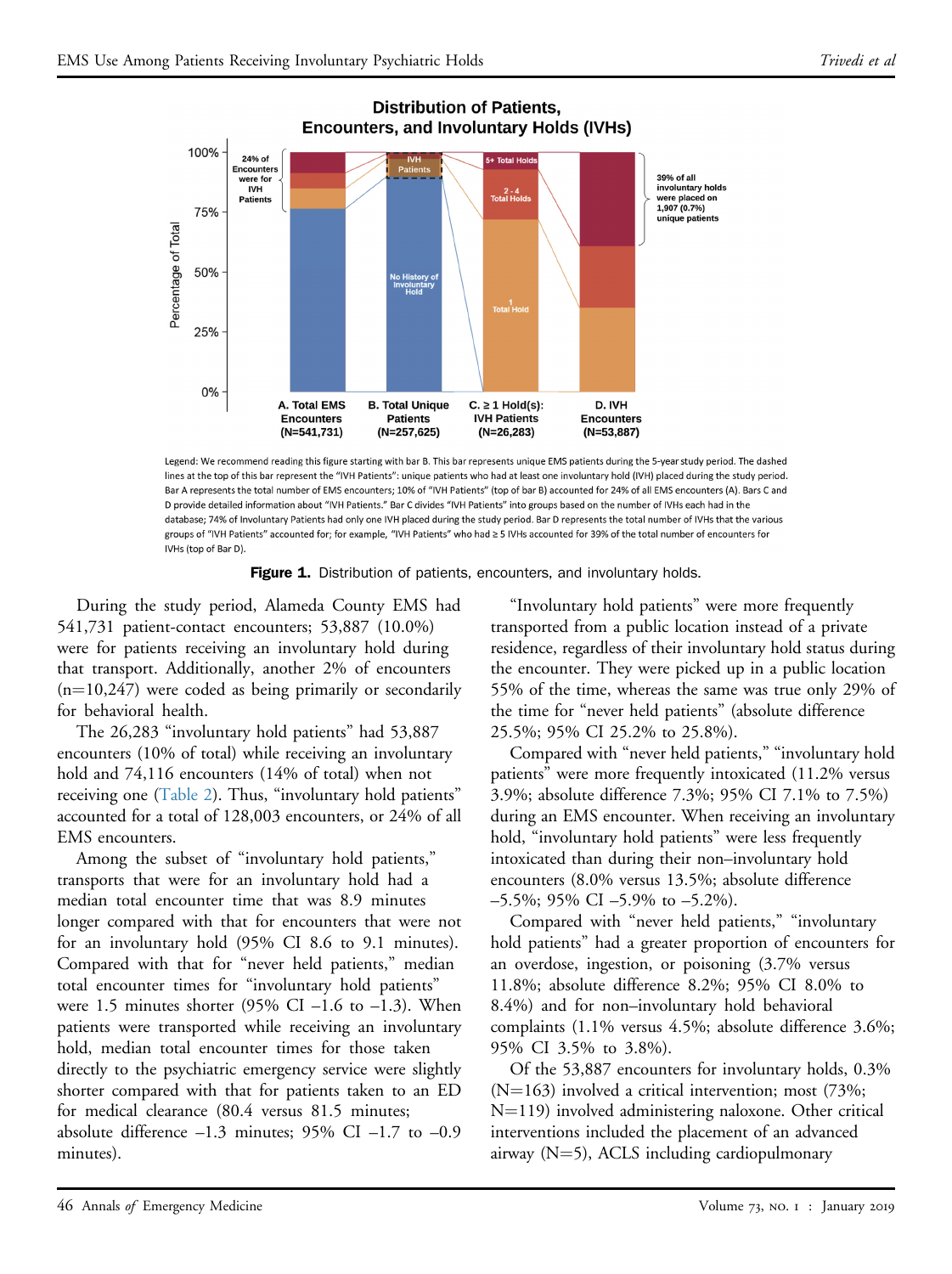| <b>Characteristics</b>                                                                                         | IVH Patients (≥1 IVH)<br>$N = 26,283(10\%)$ | <b>Never Held Patients (0 IVHs)</b><br>$N = 231,343(90%)$ | <b>Absolute Difference</b><br>for IVH Patients (95% CI) |  |
|----------------------------------------------------------------------------------------------------------------|---------------------------------------------|-----------------------------------------------------------|---------------------------------------------------------|--|
| Age, median (IQR), y                                                                                           | 38 (27 to 52)                               | 55 (36 to 73)                                             | 14 (14 to 15)                                           |  |
| % Men                                                                                                          | 57.5 ( $N=15,110$ )                         | 48.1 (N=111,199)                                          | 9.42 (8.79 to 10.05)                                    |  |
| % Insured                                                                                                      | 71.3 ( $N=18,741$ )                         | 76 (N=176,563)                                            | $-5.02$ ( $-5.56$ to $-4.44$ )                          |  |
| Total encounters/patient, No. (%)                                                                              |                                             |                                                           |                                                         |  |
| 1                                                                                                              | 12,542 (47.7)                               | 171,093 (74.0)                                            | $\rightarrow$                                           |  |
| $\overline{2}$                                                                                                 | 4,282 (16.3)                                | 29,359 (12.7)                                             |                                                         |  |
| 3 to 5                                                                                                         | 4,768 (18.1)                                | 21,790 (9.4)                                              |                                                         |  |
| 6 to 9                                                                                                         | 2,110(8.0)                                  | 5,708(2.5)                                                |                                                         |  |
| 10 to 19                                                                                                       | 1,509(5.7)                                  | 2,572(1.1)                                                |                                                         |  |
| $\geq$ 20                                                                                                      | 1,072(4.1)                                  | 820 (0.4)                                                 |                                                         |  |
| Total IVHs/patient, No. (%)                                                                                    |                                             |                                                           |                                                         |  |
| 1                                                                                                              | 18,889 (71.9)                               |                                                           |                                                         |  |
| $2$ to $4$                                                                                                     | 5,487 (20.9)                                |                                                           |                                                         |  |
| $\geq 5$                                                                                                       | 1,907(7.3)                                  |                                                           |                                                         |  |
| Total encounters $(\%)$ (N = 541,731)                                                                          | 128,003 (23.6)                              | 413,728 (76.4)                                            |                                                         |  |
| IVH, Involuntary hold; IQR, interquartile range.<br>*Dashes indicate that the calculation cannot be performed. |                                             |                                                           |                                                         |  |

Table 1. Characteristics of patients transported by EMS in Alameda County, 2011 to 2016.

resuscitation (CPR) and medications  $(N=11)$ , respiratory support with positive-pressure ventilation  $(N=20)$ , dextrose or glucagon administration for hypoglycemia  $(N=42)$ , or an ECG with a computer interpretation of STEMI ( $n=29$ ). Per protocol, all such patients went directly to an ED, and 85% ( $N=139$ ) had a primary impression unrelated to behavioral health disorders.

"Involuntary hold patients" less frequently received critical EMS interventions compared with "never held patients" (1.0% versus 3.0%; absolute difference –2.3%; 95% CI  $-2.4\%$  to  $-2.2\%$ ). When "involuntary hold patients" were receiving an involuntary hold, they required a critical intervention less frequently than when they were not receiving one (0.3% versus 1.4%; absolute difference –1.1%; 95% CI –1.2% to  $-1.0\%$ ).

Of 26,283 "involuntary hold patients," 18,889 (76%) received one involuntary hold during the entire study period (Figure 1). A small group consisting of 1,907 patients received involuntary holds more than 5 times during the 5-year period. Although members of this group were only 0.7% of the entire population and 7% of "involuntary hold patients," they accounted for 9% of all EMS encounters and 39% of all involuntary holds.

As allowed by EMS protocol in Alameda County, 22,074 (41%) of the involuntary hold encounters resulted in direct transport to the psychiatric emergency service, bypassing ED medical clearance (Figure 2). Of these

encounters, only  $0.3\%$  (n=60/22,074) required ambulance transport to an ED within 12 hours of their arrival to the psychiatric emergency service.

Manual chart review revealed that in 54 of the 60 encounters, the patient developed new symptoms after arrival to the psychiatric emergency service; initial EMS documentation did not contain information that supported transporting these patients to a medical ED. Reasons for transporting patients to a medical ED included a new traumatic injury that occurred at the psychiatric emergency service  $(n=5)$ , previously unrecognized or unreported symptom  $(n=13)$ , seizure in a previously nonseizing patient with a history of seizure disorder  $(n=8)$ , excessive administration of sedation at the psychiatric emergency service  $(n=10)$ , staff request for medical clearance for an asymptomatic patient  $(n=7)$ , new mental status change not explained by sedative administration  $(n=6)$ , or patient discharged from the psychiatric emergency service and selfreferred to EMS  $(n=5)$ .

Six patients were transported to the ED because of EMS failure to follow protocol and should have been directly transported to the ED according to their initial presentation. The available clinical information for these patients is listed in Fig 2. Of these 6 patients, 2 had hypoglycemia and 2 had altered mental status. The psychiatric emergency service staff requested medical clearance for the other 2 because of age  $(>65$  years) and pregnancy.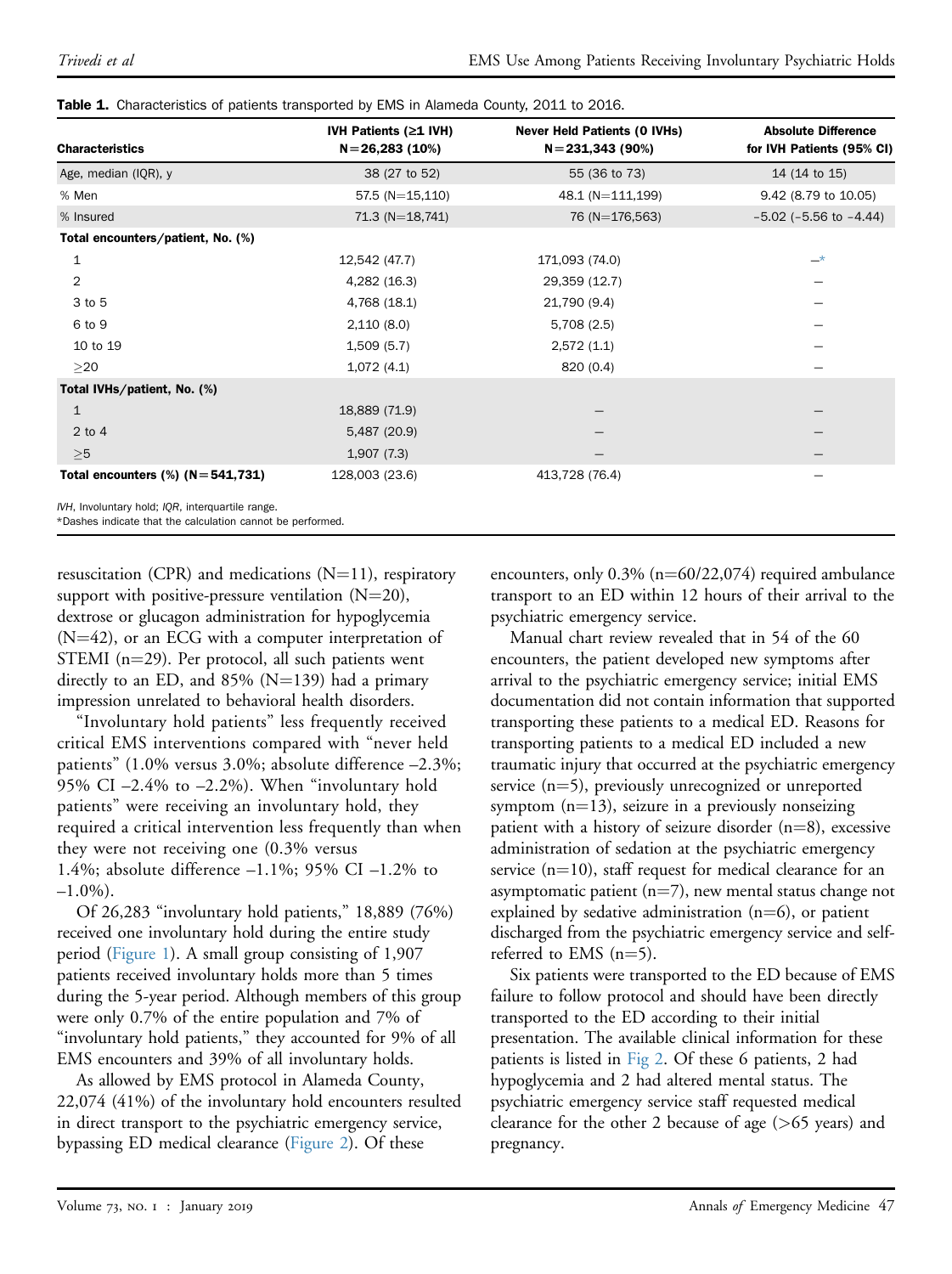|                                                                                                                              | IVH Patients ( $\geq 1$ IVH During Study) ( $N = 26,283$ ) |                                                          |                                                  |                                                                | Never Held Patients $(N=231,343)$                                        |                                                                          |
|------------------------------------------------------------------------------------------------------------------------------|------------------------------------------------------------|----------------------------------------------------------|--------------------------------------------------|----------------------------------------------------------------|--------------------------------------------------------------------------|--------------------------------------------------------------------------|
|                                                                                                                              | <b>IVH Encounters</b><br>$(N=53,887)$ , %                  | <b>Non-IVH</b><br><b>Encounters</b><br>$(N=74, 116)$ , % | Absolute %<br><b>Risk Difference</b><br>(95% CI) | <b>All Encounters</b><br>for IVH Patients<br>$(N=128,003)$ , % | <b>Encounters for</b><br><b>Never Held Patients</b><br>$(N=413,728)$ , % | <b>Absolute % Risk</b><br><b>Difference for IVH</b><br>Patients (95% CI) |
| <b>Location of EMS pickup</b>                                                                                                |                                                            |                                                          |                                                  |                                                                |                                                                          |                                                                          |
| Home                                                                                                                         | 36.2 ( $N=19,526$ )                                        | 38.2 ( $N=28,315$ )                                      | $-1.97$ ( $-2.50$ to $-1.43$ )                   | 37.4 ( $N=47,841$ )                                            | 60.3 ( $N=249,601$ )                                                     | $-22.95$ ( $-23.26$ to $-22.65$ )                                        |
| Public place                                                                                                                 | 55.5 (N=29,891)                                            | 54.0 ( $N=40,051$ )                                      | 1.03 (0.88 to 1.98)                              | 54.6 (N=69,942)                                                | 29.1 (N=120,547)                                                         | 25.50 (25.20 to 25.81)                                                   |
| Other                                                                                                                        | $8.3(N=4,470)$                                             | $7.8$ (N=5,750)                                          | $0.54$ (0.23 to 0.84)                            | $8.0$ (N=10,220)                                               | $10.5$ (N=43,581)                                                        | $-2.55$ ( $-2.73$ to $-2.37$ )                                           |
| <b>Encounter clinical attributes</b>                                                                                         |                                                            |                                                          |                                                  |                                                                |                                                                          |                                                                          |
| % intoxicated with alcohol                                                                                                   | $8.0$ (N=4,306)                                            | 13.5 ( $N=9,992$ )                                       | $-5.49$ ( $-5.85$ to $-5.15$ )                   | 11.2 ( $N=14,298$ )                                            | $3.9(N=16,157)$                                                          | 7.26 (7.08 to 7.45)                                                      |
| Overdose/poisoning related                                                                                                   | $9.4$ (N=5,061)                                            | 13.6 ( $N=10,089$ )                                      | $-4.22$ ( $-4.57$ to $-3.87$ )                   | $11.8$ (N=15,150)                                              | $3.7 (N=15,108)$                                                         | 8.18 (8.00 to 8.37)                                                      |
| Behavioral transport (no hold)                                                                                               |                                                            | $8(N=6,097)$                                             |                                                  | 4.5 ( $N=6,097$ )                                              | 1.1 ( $N=4,640$ )                                                        | 3.64 (3.52 to 3.76)                                                      |
| Critical intervention performed                                                                                              | $0.3$ (N=163)                                              | $1.4$ (N=1,051)                                          | $-1.11$ ( $-1.21$ to $-1.02$ )                   | $1.0(N=1,214)$                                                 | 3.3 ( $N=13,499$ )                                                       | $-2.31$ ( $-2.39$ to $-2.24$ )                                           |
| <b>EMS times, min</b> <sup><math>#</math></sup>                                                                              | Median (IQR)                                               | Median (IQR)                                             | Median difference <sup>s</sup>                   | Median (IQR)                                                   | Median (IQR)                                                             | Median difference <sup>s</sup>                                           |
| 1. Dispatch to arrival                                                                                                       | 9.3 (6.4 to 13.2)                                          | 6.2 (4.5 to 8.3)                                         | $3.0$ (3.0 to $3.1$ )                            | 7.2 (5.0 to 8.6)                                               | 6.3 (4.6 to 8.6)                                                         | $0.9(0.8 \text{ to } 0.9)$                                               |
| 2. Arrival to destination                                                                                                    | 15.5 (11.0 to 21.8)                                        | 13.1 (8.8 to 18.6)                                       | $2.5(2.5 \text{ to } 2.6)$                       | 14.1 (9.7 to 19.9)                                             | 16.5 (12.0 to 21.8)                                                      | $-2.1$ ( $-2.2$ to $-2.1$ )                                              |
| 3. Destination to available                                                                                                  | 54.1 (41.8 to 67.3)                                        | 52.3 (40.0 to 65.5)                                      | $1.9(1.7 \text{ to } 2.1)$                       | 53.0 (40.8 to 66.3)                                            | 55.3 (43.0 to 68.6)                                                      | $-2.2$ ( $-2.3$ to $-2.1$ )                                              |
| Dispatch to destination $(1+2)$                                                                                              | 26.3 (20.8 to 33.1)                                        | 20.1 (15.2 to 26.0)                                      | 6.2 (6.1 to 6.3)                                 | 22.7 (17.2 to 29.3)                                            | 23.7 (18.8 to 29.4)                                                      | $-0.9$ ( $-1.0$ to $-0.9$ )                                              |
| Overall encounter time $(1+2+3)$                                                                                             | 81.1 (66.3 to 97.6)                                        | 72.8 (57.5 to 88.6)                                      | 8.9 (8.6 to 9.1)                                 | 76.3 (61.0 to 92.4)                                            | 78.3 (62.6 to 94.1)                                                      | $-1.5$ ( $-1.6$ to $-1.3$ )                                              |
| *IVH patients are defined as those receiving one or more IVHs.<br><sup>T</sup> Never held patients had no history of an IVH. |                                                            |                                                          |                                                  |                                                                |                                                                          |                                                                          |

Table 2. Comparisons of encounters for "IVH patients" receiving IVHs,\* "IVH patients" not receiving IVHs, and "never held<sup>+</sup> patients."

‡Of EMS encounters, 5.4% did not result in transport.  $$$ All median differences were statistically significant (P<.001) by Wilcoxon rank sum test.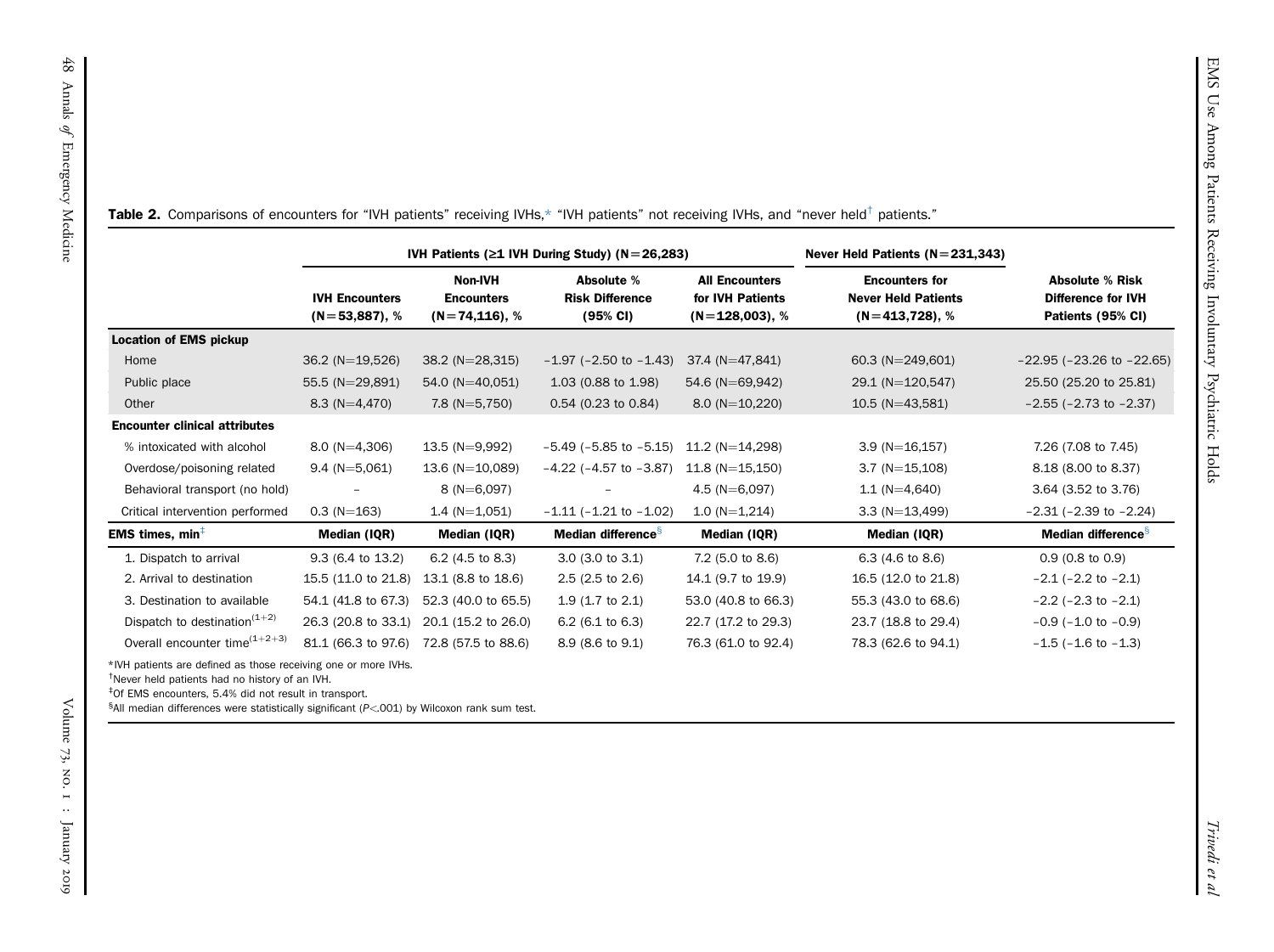

**Figure 2.** Encounters diverted to the psychiatric emergency services. PES, Psychiatric emergency services.

None of the patients died, required CPR, or required an advanced airway during their second transport. Three patients had critical interventions during the second transport: one patient received glucagon for hypoglycemia, another received naloxone for depressed mental status, and one had a nasopharyngeal airway for hypoventilation placed during transport.

## LIMITATIONS

There are several limitations that must be addressed, given the nature of this observational study. First, the data used in this study are from a single county in California that has a single county-operated psychiatric emergency service. Although accurate data are not available, we suspect that police and provider thresholds for involuntary hold placement vary significantly from county to county. The California Department of Health Care Services publishes an annual report that includes counts of involuntary holds per 10,000 people. Alameda County reported a rate of 195.7 per 10,000 in 2015, 4 times the state average of 46.5, but data are unreliable because of incomplete or no reporting from most counties.<sup>13</sup> In counties that have higher thresholds for involuntarily transport, a diversion protocol may not be necessary if the pretest probability of having a severe concurrent medical illness is higher. Also, the diversion protocol has been in place in Alameda County for years, and the same rates of failed diversion may not be present during initial implementation phases. Second, our data

did not contain a variable that indicated the EMS crew's decision to divert a patient to the psychiatric emergency service; thus, we assumed that only the patients who arrived at the psychiatric emergency service were diverted. Theoretically, patients receiving involuntary holds who initially met criteria for diversion to the psychiatric emergency service may have developed symptoms or signs during transportation, requiring their transport to a medical ED; these cases would not be classified as having failed diversion. Such "en route" diversions are a standard part of EMS care, just as an occasional patient heading to a regular ED may be diverted to an STEMI or stroke specialty center. Third, unique identifiers were not recorded at the transport, so we used a probabilistic matching algorithm to identify unique patients. This introduces some error and may lead to an underestimate of number of failed diversions. For example, a failed diversion would be missed if 2 encounters were not attributed to the same patient and 1 of the 2 encounters was a transport from the psychiatric emergency service to an ED. To ensure we did not miss any clinically important failed diversion cases, we conducted a thorough manual review of the 14 EMS transports that originated at the psychiatric emergency service and required a critical intervention. As reported above, our chart review confirmed that only 3 of these patients had arrived to the psychiatric emergency service by ambulance in the previous 12 hours. We found no evidence of problems with our unique identification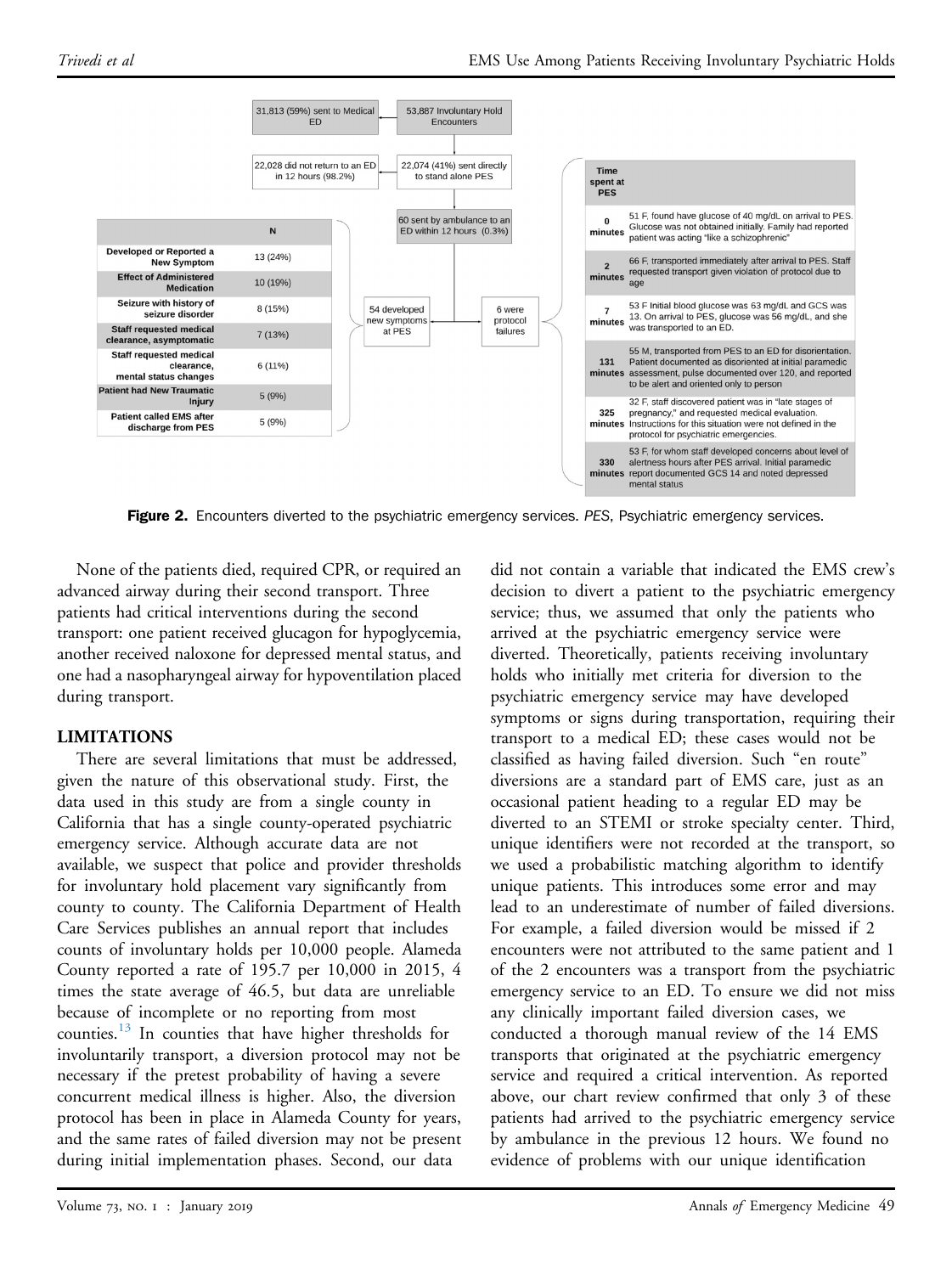algorithm, indicating a low error rate. This is consistent with previous work using names and dates of birth to match patients; market analysis studies demonstrate that 92% of unique patients in a national US database of 300 million records can be identified by name and date of birth alone<sup>14</sup>; our matching protocol was more sophisticated, was locally based, and used other identifiers, including Global Positioning System coordinates.

## DISCUSSION

We found that 10% of all ambulance encounters in Alameda County were for an involuntarily psychiatric hold. Although "involuntary hold patients" (those who had received at least one involuntary hold during the 5 year study) represented only 10% of unique patients, they accounted for nearly 1 in 4 ambulance encounters. "Involuntary hold patients" also disproportionately used EMS services compared with "never held patients"; they were also more likely to use EMS for behavioral health reasons, to be intoxicated, and to be picked up in a public location. Our work demonstrates the safety of a paramedic-administered screening protocol; during the study period, EMS diverted 41% of the 53,887 involuntary hold encounters directly to the psychiatric emergency service. Only 0.3% of these diverted patient encounters  $(n=60)$  needed to be transported within 12 hours of arrival to the psychiatric emergency service.

To our knowledge, this is the first and only large study to describe ED and EMS use patterns of patients receiving involuntary holds. Our work confirms results of previous studies that have shown that patients with mental illness use EMS disproportionately.<sup>1,15</sup> We noted that only 8% of EMS encounters for "involuntary hold patients" were for behavioral health reasons when patients were not receiving an involuntary hold, indicating that 92% of their encounters were for other reasons. Overdoses and poisoning accounted for some of these encounters, and "involuntary hold patients" far more frequently used EMS services for this reason compared with "never held patients" (11.7% versus 3.7%). Furthermore, compared with "never held patients," "involuntary hold patients" were substantially more likely to be picked up from the street or in another public location (54.6% versus 29.1%). We suspect this was due to either their propensity for homelessness or that public locations have more bystanders who may call police or EMS because of noticed erratic behavior. Unfortunately, variables for who initiated the call or homelessness were not reliably available in the database.

A previous study evaluating the out-of-hospital diversion of patients in psychiatric crisis to a psychiatric emergency service in New Mexico immediately after the implementation of a protocol found a 5.2% failed diversion rate. In contrast, our study found a rate of 0.3% among 22,074 patient encounters, but the assessment was carried out years after implementation.

This work highlights how patients with severe mental illness affect the capacity of the EMS system and demonstrates that a small number of patients disproportionately receive involuntary holds. 7% of "involuntary hold patients," or 1,907 patients, received 5 or more involuntary holds during the study period  $(>1)$ involuntary hold/year), but accounted for 39% of all transports for involuntary holds. These patients represent the ideal target population for crisis intervention programs and intense wraparound services.

Our findings raise questions in regard to the need for critical care ambulances for patients receiving involuntary holds. Only 0.3% of patients receiving involuntary holds needed any critical interventions. Ambulance transports can be very expensive, and financial barriers may act as deterrents for families who need help for their loved ones. Additionally, the use of a regular ambulance may cause further agitation in a patient in psychiatric crisis. Simultaneously, paramedic expertise in the field allowed 41% of patients receiving involuntary holds to be safely diverted from medical EDs to the psychiatric emergency service. This significantly unburdens medical EDs and undoubtedly increases ED capacity for other patients. Counties should consider increasing funding for mobile crisis teams staffed by professionals who can direct patients to medical EDs or psychiatric emergency service units, depending on their evaluation.

Further research is needed to better understand the optimal strategy for the out-of-hospital management of psychiatric emergencies.

Supervising editor: Theodore R. Delbridge, MD, MPH

Author affiliations: From the National Clinical Scholars Program (Trivedi, Schriger) and the Department of Emergency Medicine (Trivedi, Schriger), University of California–Los Angeles, Los Angeles, CA; the Veterans Administration, Greater Los Angeles Healthcare System, Los Angeles, CA (Trivedi); the Alameda Health System–Highland Hospital, Oakland, CA (Glenn, Hern); the Department of Emergency Medicine, University of California–San Francisco, San Francisco, CA (Hern, Sporer); and the Alameda County EMS Agency, Oakland, CA (Sporer).

Author contributions: TKT conceived the study. MG, GH, and KAS helped in design and data collection. DLS provided statistical